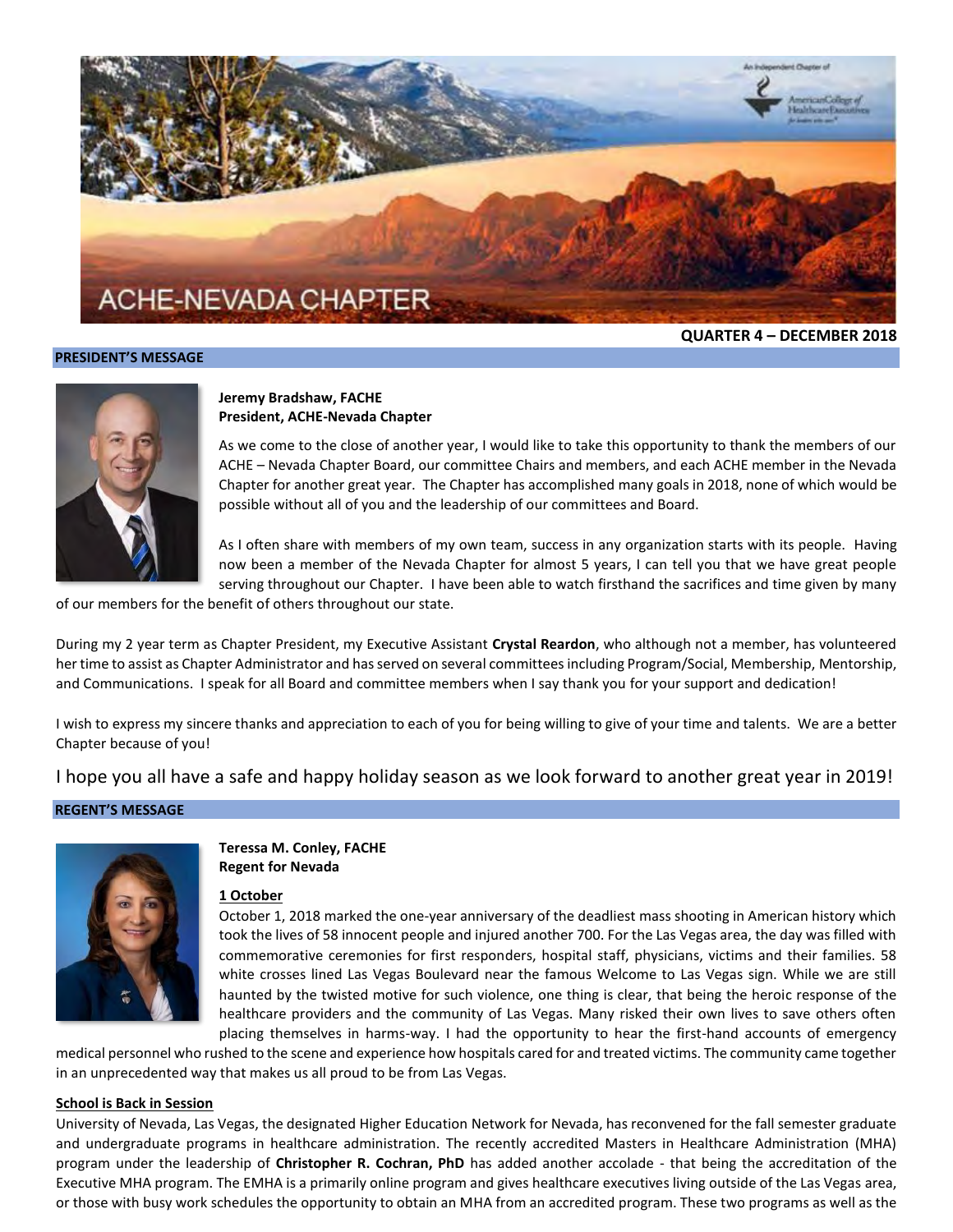undergraduate program welcome local healthcare professionals as guest speakers. **Matthew D.Wadsworth**, Vice President of Clinical Affairs at Nevada Donor Network and I will be visiting students in these programs to speak on the benefits of ACHE. We are fortunate to have a vibrant group of students who are active in the Nevada chapter and who contribute to the future of healthcare leadership in the state.

The UNLV Health Care Administration Student Association (HCASA), student chapter of the graduate and undergraduate programs, have been involved with ACHE-Nevada and many participate in ACHE Congress. The club welcomes guest speakers at its events and is also seeking speakers and healthcare organizations to participate in the school's job fair to be held next spring. For contact information, go to [https://www.unlv.edu/hca.](https://www.unlv.edu/hca)

# **Calling all CEOs**

As ACHE is the professional organization for healthcare leaders, it would seem logical that all those who serve in leadership positions in healthcare organizations should have membership. Having served in a variety of healthcare leadership positions across the country, it is not unusual for ACHE membership and even fellowship be a requirement for the senior leadership team. It would be my vision that Nevada share that same commitment to excellence in healthcare leadership. I will be reaching out to senior healthcare leaders in our region to join ACHE and experience the many benefits ACHE has to offer.

# **Mentorship Program**

Accolades to **Matthew Frye**, Chief Operating Officer at Centennial Hills Hospital, who led the mentorship program for the Nevada chapter. This was the first year of the program with over 50 participants. The program is a great opportunity for those who want to serve as mentors and for those interested in being mentored. Developing future leaders for healthcare is a valuable and rewarding experience, contributes to the profession and supports leadership success of future generations.

# **2018 Midterm Elections**

At the time of this writing, the midterm elections are being finalized and promise to have significant impact on healthcare policy at a local level. Change is a constant and as 2018 draws to a close, 2019 promises more of the same. Healthcare policy is a leading topic of debate and will continue to be in 2019. As we navigate and lead through these changes, it is important that we continue to keep patients and our communities at the foundation of our decision and all we do.

#### **Welcome to Our New ACHE-Nevada Members!**

| $\sim$<br><b>WELCOME</b> | Francisca Akoh<br>Steven Albright<br>Margo Baxter | Christine M. Estrada, DO<br>Audra Holmes<br>David Huang | Capt Noel Moreno Patricia Schill<br><b>Billy Neal</b><br><b>Sterling Newman</b> | Jordan Tice<br>Sara Todd |
|--------------------------|---------------------------------------------------|---------------------------------------------------------|---------------------------------------------------------------------------------|--------------------------|
|                          | Amelia Bedri<br>Mark A. Dinardo, RN               | Jacqueline King, MD<br>Olga Kurakina                    | <b>Brandon Osborn</b><br>Paul Quinn                                             | John Tully               |

#### **RECENT EVENTS**

# **NEW MEMBER WELCOME**

The new member welcome event that took place at Centennial Hospital on October  $17<sup>th</sup>$  was a smashing success! All new members that have joined the Nevada Chapter of American College of Healthcare Executives this year were invited to attend. Several new members came to casual the meet and greet and were introduced to established Board and Committee leaders. This event was an opportunity to learn all about what ACHE-Nevada has to offer. As the word about the benefits of ACHE continues to spread, our membership and influence in the realm of Nevada healthcare will only continue to grow.

A big thank you to all who came out and made our newest members feel welcomed!

# **NORTHERN NEVADA UPDATES**

# **By Jacquie Cheun, PhD**

During this quarter, the Northern Nevada Social Committee has been hard at work expanding our members' networks. We had a networking mixer at Under the Rose Brewing Co. in Midtown Reno. We also had a wonderful Meet the Administrator with **Dr. Doug Merrill** at Hometown Health's Auditorium. Dr. Merrill is the Chief Medical and Academic Officer for Renown Health. He presented on Healthcare Around the World. It was a fascinating discussion on social determinants of health and health care funding in a variety of countries. He inspired the healthcare leaders who attended to be culturally aware and assist their communities around them.

To end this quarter, we are teaming up with MGMA for a networking holiday party and toy drive on **December 12th at 250 Lounge, in Reno, NV.**

Jord an **Tice** Sara A. Tod d John C. Tull y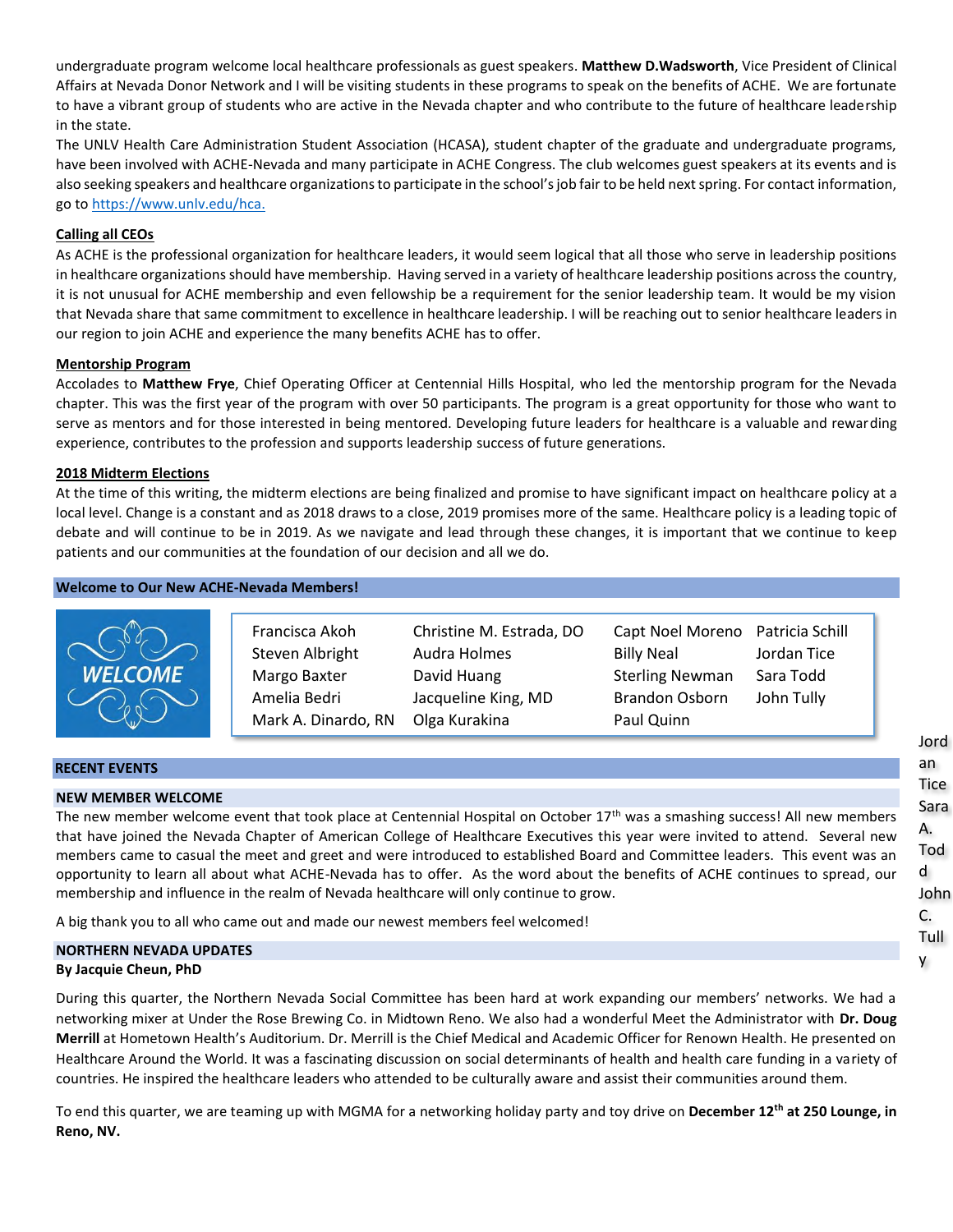We encourage those who live in the North to attend our upcoming Q1 2019 events:

January 16th: 5:30-7pm at Craft Brewery- Cocktails with CEO - **Ty Windfeldt** February 21<sup>st</sup>: Networking Mixer March TBD: Meet the Administrator - **Sandra DeLeon**

Please remember to check the chapter's Facebook and LinkedIn pages to sign-up for these events through EventBrite.

#### **FACE-TO-FACE EDUCATION SESSION: SOCIAL MEDIA**

# **Employing Social Media to Build Customer Satisfaction and Community Outreach By Lisa Barnes**

This past September, the ACHE Nevada Chapter hosted a face-to face education session at Desert Springs Hospital. The topic was about utilizing social media to improve customer satisfaction and facilitate community outreach. This session was remotely broadcasted to our Northern members which enabled them to participate and receive credits for attending.

Amy Stowers, President of OptimizeIT Consulting was the moderator. The panel consisted of very knowledgeable industry leaders, including **Erik Oh**, CEO of Empathiq, **Laurie Roma**, Social Media Manager at UHS, Inc. Corporate, **Lori Harris,** System Director of Advertising for the Valley Health System, and **Ryan Jensen**, CEO of Desert Springs Hospital.

The panel discussion provided very relevant information and great tips for handling online reviews in a unique industry, such as healthcare. The following is a summary of the key take away messages from the discussion:



- 1) Strategically plan the content that you want to post in a way that generates meaningful actions, such as likes and comments. Photos of staff members receiving rewards or great patient testimonials are good examples. Posts should be written in a manner that encourages conversation.
- 2) Live video drives discussion and audience engagement
- 3) Avoid phrases such as "Like this post, share this post, or comment if you agree". Facebook filters these posts lower in a newsfeed.
- 4) Be responsive and interact with your audience.



As a member of the ACHE - Nevada Chapter Social Media Committee, this event was particularly interesting to me. Overall it was another successful event. I always look forward to meeting with other ACHE members and healthcare leaders. I would like to say thank you very much to Desert Springs Hospital for allowing us to host this great event at your wonderful facility.

# **2019 STRATEGIC PLANNING SESSION By Khanh Andersen**

Our annual strategic planning session was held on November 2<sup>nd</sup> and hosted by Mountain View Hospital. It was very well attended, with representatives from all over the state. Prior to beginning our discussions, **Teressa Conley**, **Dr. Chris Cochran**, and **Dr. Peggy Ranke** were presented with ACHE Recongition Awards for their contributions to ACHE. After reviewing the results of the 2018 Chapter needs survey and the SWOT analysis, members discussed various areas of opportunity and growth, including the desire to give back to the community we serve. The ACHE-Nevada Chapter is committed to improving its services and the Board will work on creating a plan that will help provide members more opportunities for volunteer work and encouraging more engagement from seasoned executives. Thank you to all those who took time out of their schedules to complete the survey, SWOT analysis, and attend the session. Your comments and input are greatly appreciated!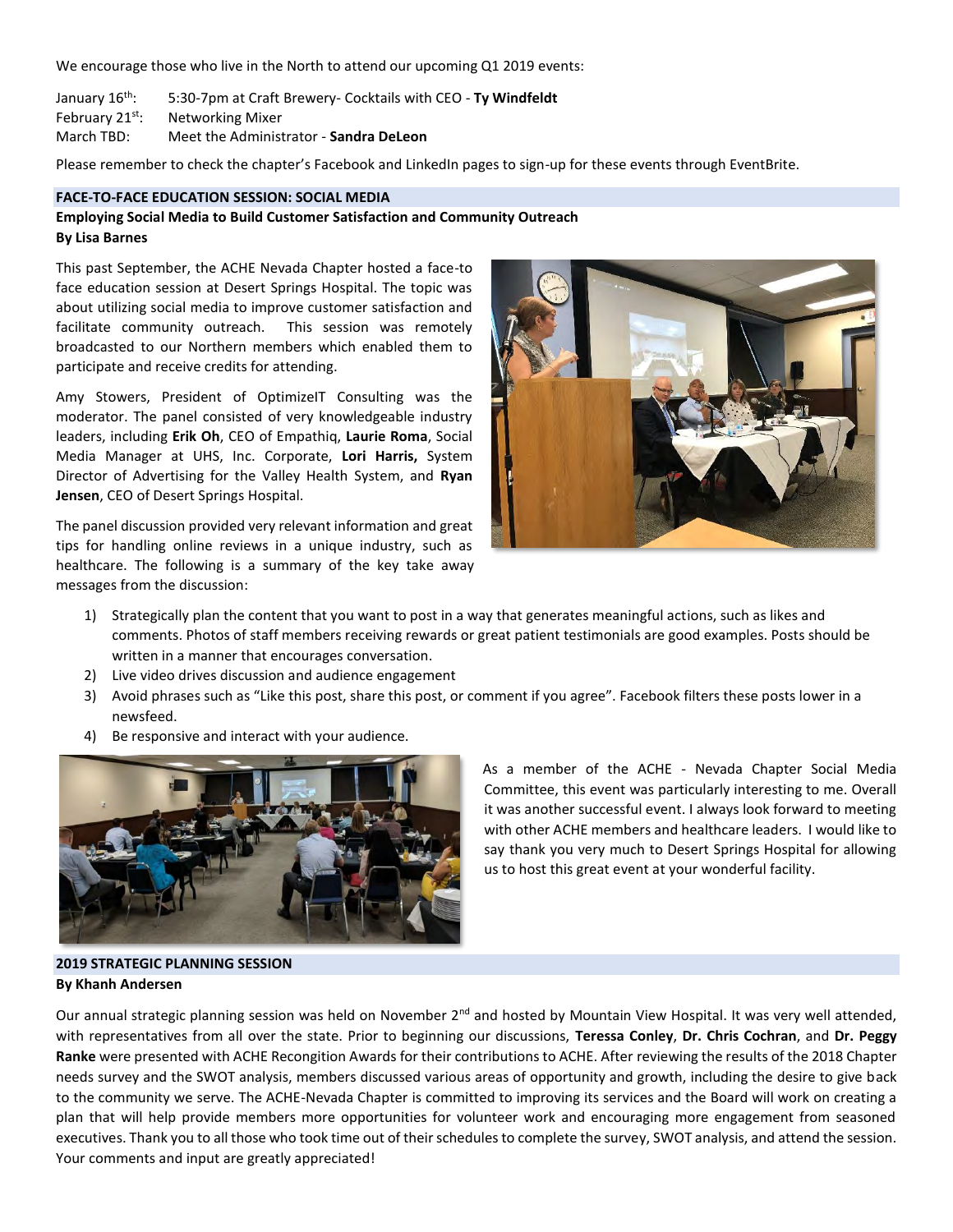#### **MENTORSHIP PROGRAM CELEBRATION**

**By Jay Dempsey Hay**

#### **Thank You to All Our Mentors!**

We are grateful for our dedicated mentors who gave their time to cultivate Nevada's future healthcare leaders! On November 1<sup>st</sup>, ACHE-Nevada celebrated our first year of the Mentorship Program at Distill in Summerlin. It was an opportunity for mentees to thank their mentors and show appreciation for their hard work.





The knowledge and advice gained from our mentors have tremendously helped us as mentees to take ownership of our career development. The wisdom Matt Frye imparted upon me has already helped me in my career. Words cannot

express my deepest gratitude for him believing in me. His great support and guidance has inspired me to pursue my goals with dedication and hard work. I genuinely appreciate and value everything I have learned from him. I look forward to the day I can do the same for another person.

**Once again, thank you mentors for your time, patience, and support!**



# **MENTORSHIP PROGRAM – ACCEPTING MENTEES & MENTORS FOR 2019**

The American College of Healthcare Executives Nevada Chapter (ACHE-Nevada) is committed to the personal and professional development of its members and focuses on mentorship as a key piece of that initiative. Mentorship is a powerful experience that is mutually beneficial for both the mentor and the mentee. As the healthcare environment changes, having a mentor or mentee with whom one can share wisdom, knowledge, and ideas is extremely valuable.

The ACHE-Nevada Mentorship Program is designed to support the development of future healthcare leaders and make a lasting contribution to the healthcare.

If you would like to participate in the 2019 program, please request a mentor or mentee profile from **[ACHEMentorshipNV@gmail.com](mailto:ACHEMentorshipNV@gmail.com)**.

#### **NOTE FROM 2018 MENTORSHIP CHAIR – MATT FRYE**

Thank you to all of the mentors, mentees, and committee members that made this year's Mentorship program a huge success. This year's program was a first for the Nevada chapter. Through information from the ACHE Mentor guide book, committee participation, and feedback from mentees, we were able to create a program that was mutually beneficial for mentees and mentors alike.

Each mentor that participated in this year's program has been positively influenced at some point in their life by another mentor. This program created an opportunity to pay this generosity forward. Several of the mentees learned important health-care related skills and information that they otherwise would not have learned, had this program not been such a success.

I challenge each ACHE member to remember that mentor in your life who helped to lay the groundwork for your career and become that person for someone else.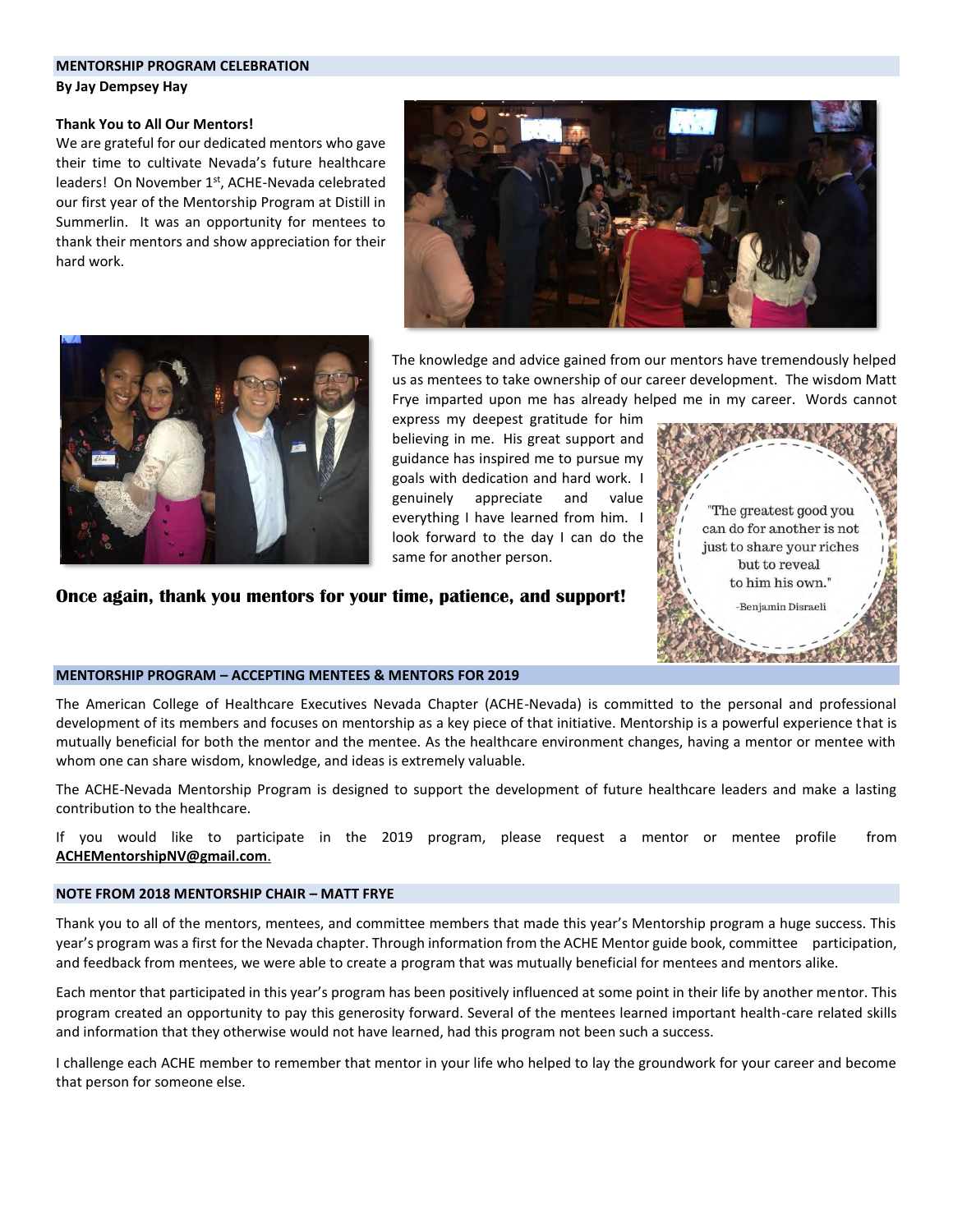|                        | <b>MEET YOUR 2019 CHAPTER BOARD MEMBERS</b>       |  |                                                                                                                                                        |                                                      |  |  |
|------------------------|---------------------------------------------------|--|--------------------------------------------------------------------------------------------------------------------------------------------------------|------------------------------------------------------|--|--|
| <b>President</b>       | Vick Gill, FACHE                                  |  | Regent                                                                                                                                                 | Teressa Conley, FACE                                 |  |  |
| <b>President-Elect</b> | Ryan Jensen, FACHE                                |  | <b>UNLV Faculty Rep</b>                                                                                                                                | Chris Cochran, PH.D.                                 |  |  |
| <b>Vice President</b>  | Bill Butcher, FACHE                               |  | <b>UNLV Student Rep</b>                                                                                                                                | Perry Richardson                                     |  |  |
| <b>Secretary</b>       | Jessica Hensler                                   |  | Military/VA Rep                                                                                                                                        | Lt. Col. Wade Adair                                  |  |  |
| <b>Treasurer</b>       | Larry Preston                                     |  |                                                                                                                                                        |                                                      |  |  |
| <b>Directors</b>       | Jeremy Bradshaw, FACHE (Immediate Past President) |  |                                                                                                                                                        |                                                      |  |  |
|                        | Jacquie Cheun, PH.D.                              |  |                                                                                                                                                        |                                                      |  |  |
|                        | Matt Frye                                         |  |                                                                                                                                                        |                                                      |  |  |
|                        | Kurt Houser                                       |  | <b>MISSION</b>                                                                                                                                         |                                                      |  |  |
|                        | Todd Lefkowitz                                    |  |                                                                                                                                                        |                                                      |  |  |
|                        | Greg Nainani, FACHE                               |  | The mission of the ACHE – Nevada Chapter is to be the                                                                                                  |                                                      |  |  |
|                        | Chris Nicholas                                    |  | professional membership society for healthcare<br>executives; to meet its members' professional,<br>educational, and leadership needs; to promote high |                                                      |  |  |
|                        | <b>Stacey Noonan</b>                              |  |                                                                                                                                                        |                                                      |  |  |
|                        | Peggy Ranke                                       |  |                                                                                                                                                        | ethical standards and conduct; to advance healthcare |  |  |
|                        | Rosie Saez                                        |  |                                                                                                                                                        | leadership and management excellence; and to promote |  |  |
|                        | David Schweer, FACHE                              |  | the mission of ACHE.                                                                                                                                   |                                                      |  |  |
|                        | Matthew Wadsworth                                 |  |                                                                                                                                                        |                                                      |  |  |
|                        |                                                   |  |                                                                                                                                                        |                                                      |  |  |
|                        | <b>UPCOMING PROGRAM AND SOCIAL EVENTS</b>         |  |                                                                                                                                                        |                                                      |  |  |

| December 12 | $5:00 \text{pm} - 8:00 \text{pm}$ | Reno | <b>Joint Association Holiday Mixer</b>         |  |
|-------------|-----------------------------------|------|------------------------------------------------|--|
|             |                                   |      | Freight House – 250 Evans Ave., Reno, NV 89501 |  |
|             |                                   |      | Register Here: Holiday Mixer - Reno            |  |

# **2019 CALENDAR IN PROCESS**

#### **National News | Q4**

#### **Save the Date for the 2019 Congress on Healthcare Leadership**

The American College of Healthcare Executives' Congress on Healthcare Leadership brings you the best in professional development and opportunities to network with and learn from peers. At the **[2019 Congress](http://www.ache.org/congress/index.cfm)**, to be held **March 4–7** at the **Hilton Chicago/Palmer House Hilton**, you will have access to expert faculty and the latest information to enhance your career and address your organization's challenges in innovative ways.

Join us in 2019 for countless opportunities to innovate, collaborate, grow and transform. The opening date for Congress 2019 registration and to reserve hotel accommodations was Nov. 13. Save your spot today!

#### **Showcase Your Innovations at Congress**

ACHE's Congress on Healthcare Leadership gives you two exciting opportunities to share your innovations, network with other innovators and discuss pressing issues in healthcare with other leaders seeking similar solutions. You can apply to participate in the Management Innovations Poster Session and/or the Technology Innovations Session.

The 35th Annual Management Innovations Poster Session is a unique opportunity for you to share the innovative work being done at your organization that might be helpful to others, including innovations to improve quality or efficiency, enhance patient or physician satisfaction, implement EHRs, use new technology and similar topics.

Innovations that apply technological or digital solutions (e.g., apps, software, automated texts, etc.) to meaningfully improve the efficiency of an organization or the effectiveness and/or access of care delivered can also be submitted for ACHE's **first ever** Technology Innovations Session.

Applications for both the Management Innovations Poster Session and the new Technology Innovations Session are due **Jan 10**. To learn more about application requirements and selection criteria, visit [congress.ache.org/your-congress-experience/showcase](https://congress.ache.org/your-congress-experience/showcase-innovations/)[innovations/.](https://congress.ache.org/your-congress-experience/showcase-innovations/)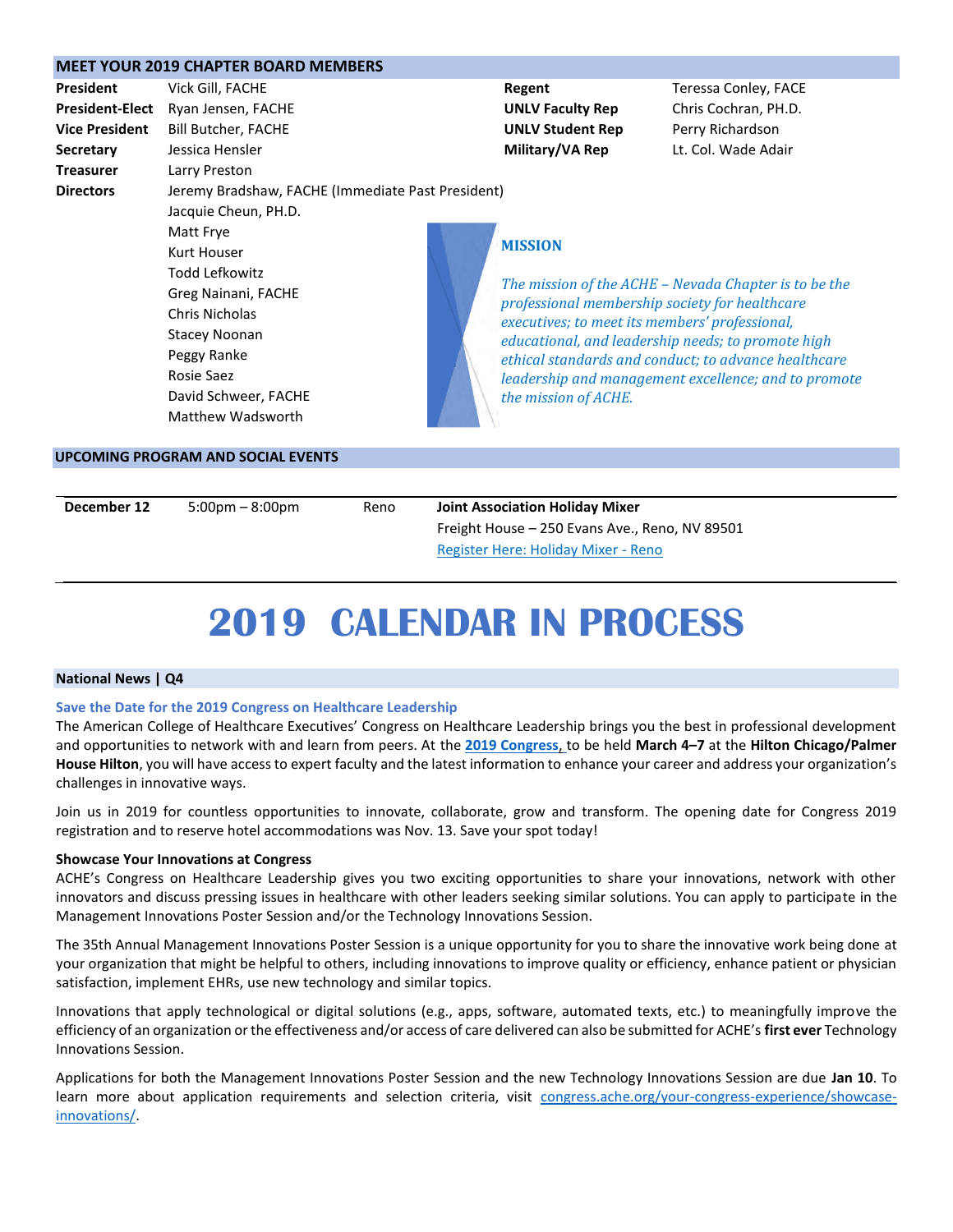#### **Leading for Safety: Mastering Vision and Board Engagement**

On Dec. 4, explore two of the six domains—Vision and Board Engagement—outlined in *[Leading a Culture of Safety: A Blueprint for](http://safety.ache.org/blueprint/)  [Success](http://safety.ache.org/blueprint/)* during the complimentary ACHE webinar, "[Leading for Safety: Top Down, Bottom Up and Across the Organization](http://www.ache.org/Events/webinar_detail.aspx?evt_code=WEB12418)."

The presentation will provide strategies and techniques required for the Vision and Board Engagement domains and how to scale this initiative across an organization. This webinar is Part III of a three-part series. We encourage participants to attend all three webinars in the series to gain the maximum educational benefit. Access Part I and Part II of the series in ACHE's [On-Demand Webinar Recordings.](http://www.ache.org/Events/AudioCD.aspx)

Learn more about the webinar and **register today**. Visit **[ache.org/Safety](http://safety.ache.org/)** to download the blueprint and take the We Lead for Safety pledge.

#### **Encourage Your Members to Apply for Fellow Status**

The importance of earning the distinction of board certification as a Fellow of the American College of Healthcare Executives cannot be overstated. Earning the FACHE<sup>®</sup> credential demonstrates a healthcare leader's competence, leadership skills and commitment to excellence in the field. Encourage your chapter members to take the next step in advancing their career. When they achieve Fellow status, this accomplishment benefits their professional goals and the healthcare management profession.

Applicants who successfully meet all requirements by Dec. 31, including passing the Board of Governors Examination, will be eligible to participate in the Convocation Ceremony at the 2019 Congress on Healthcare Leadership.

#### **Access Complimentary Resources for the Board of Governors Exam**

For Members starting on the journey to attain board certification and the FACHE® credential, ACHE offers complimentary resources to help them succeed. Two resources available to get you started are the Board of Governors Examination in Healthcare Management *[Reference Manual](http://www.ache.org/mbership/credentialing/EXAM/referencemanual.cfm)* and [quarterly Advancement Information webinars.](http://www.ache.org/mbership/credentialing/fellowadvance.cfm)

- The *Reference Manual*, found at **[ache.org/FACHE](http://www.ache.org/FACHE)**, includes a practice 230-question exam and answer key, a list of recommended readings, test-taker comments and study tips.
- Fellow Advancement Information webinars provide a general overview of the Fellow advancement process, including information about the Board of Governors Exam, and allow participants to ask questions about the advancement process. An upcoming session is scheduled for Dec. 14. Register online at **[ache.org/FACHE](http://www.ache.org/FACHE)**.

Both offerings supplement other Exam resources such as [the Board of Governors Review Course](http://www.ache.org/seminars/special/index.cfm?meet=BOGER13B&nav=1&subnav=4) an[d Online Tutorial.](http://www.ache.org/mbership/credentialing/EXAM/OnlineTutorial/OnLineTutorial.cfm)

#### **List Your Postgraduate Fellowship With ACHE**

ACHE would like to know if your organization is offering a postgraduate fellowship for the upcoming year. If so, we encourage you to add it to our complimentary Directory of Postgraduate Administrative Fellowships at **[ache.org/Postgrad](http://ache.org/PostGrad/)**.

As a healthcare leader, you know how crucial it is to attract and develop highly qualified professionals in your organization. Gain exposure and attract top-notch applicants by posting your organization's program on ACHE's Directory. You may add a new listing or update a previous one at any time by completing the Online Listing Form.

**Questions?** Please contact Audrey Meyer, membership coordinator, at (312) 424-9308 or email [ameyer@ache.org,](mailto:ameyer@ache.org) Monday through Friday, 8 a.m. to 5 p.m. Central time.

#### **Share Your Professional Announcements**

Improve your visibility in the healthcare field and build your professional brand by sharing career updates with ACHE. Have you started a new job or been promoted recently? Are you planning to retire? Let ACHE know for a chance to be listed in the "On the Move" section of *Healthcare Executive* magazine. All you have to do is email the job title, organization and location of both your former and your new job, as well as a high-resolution headshot, to [he-editor@ache.org.](mailto:he-editor@ache.org)

#### **Find Open Positions With ACHE's Job Center**

Did you know you can apply for healthcare management positions quickly and easily with [ACHE's Job Center?](http://www.ache.org/jobcenter) This member-exclusive resource allows you to search through nearly 1,500 open positions across the nation based on your preferences such as location and desired salary. We've recently added an Internship Tab to help students and recent graduates navigate opportunities. To gain more exposure to potential employers, all members have the option of posting a resume for review. To provide additional value, the Job Center is complete with a [Career Learning Center](https://careers.ache.org/jobseekers/resources/blueskyLMS/index.cfm) to help you enhance your resume and leave a lasting impact during your next interview. To take advantage of these resources and more, visit **[ache.org/JobCenter](http://www.ache.org/jobcenter)**.

#### **ACHE Announces Nominating Committee 2019 Slate**

The ACHE Nominating Committee has agreed on a slate to be presented to the Council of Regents on March 2 at the Council of Regents meeting in Chicago. All nominees have been notified and have agreed to serve if elected. All terms begin at the close of the Council meeting on March 2. The 2019 slate is as follows:

# **Nominating Committee Member, District 2 (two-year term ending in 2021)**

Donald G. Henderson, FACHE President/CEO Central Florida Health Leesburg, Fla.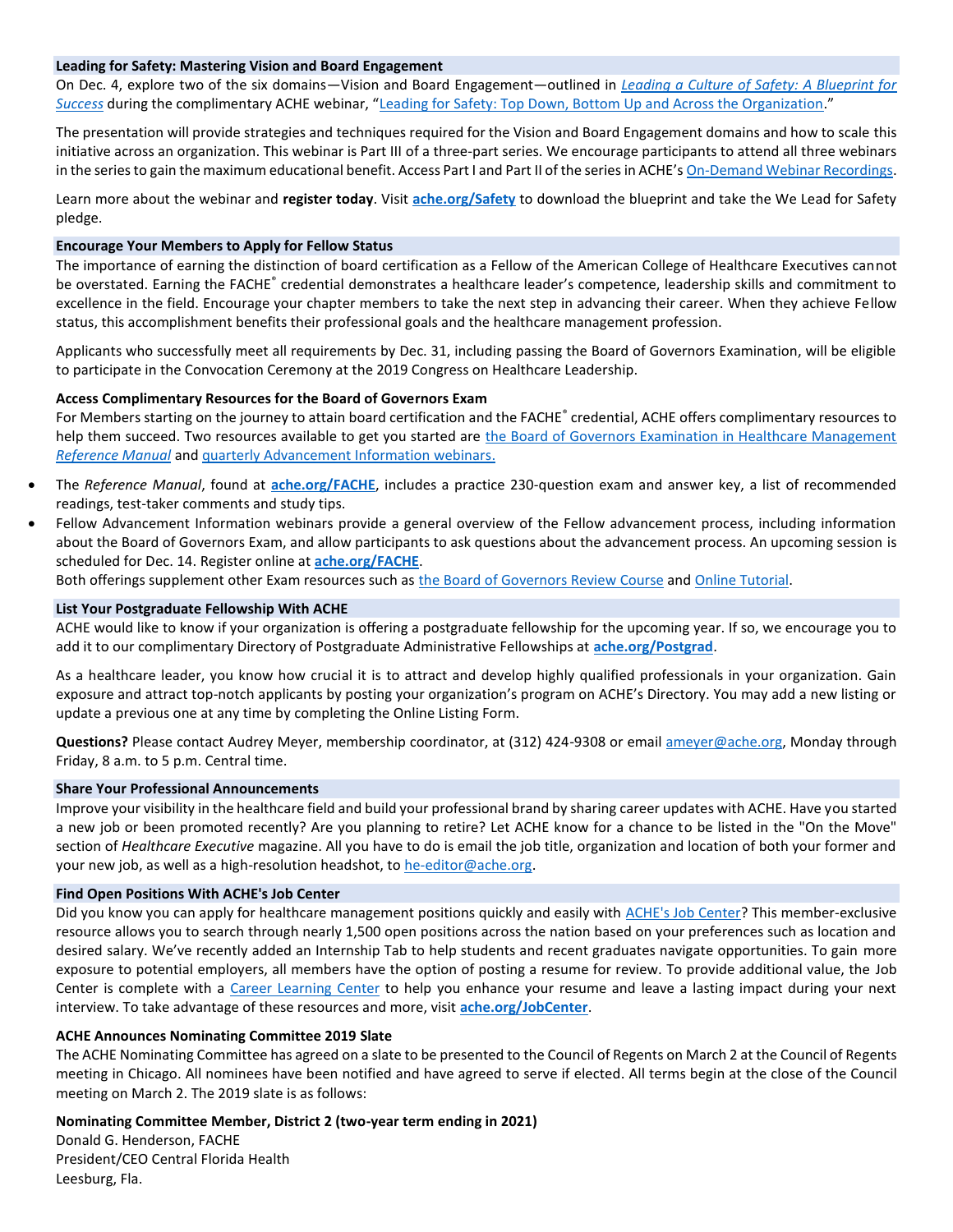# **Nominating Committee Member, District 3 (two-year term ending in 2021)**

David A. Stark, FACHE President/CEO UnityPoint Health Des Moines, Iowa

# **Nominating Committee Member, District 6 (two-year term ending in 2021)**

COL Mark D. Swofford, PhD, FACHE U.S. Army

# **Governor (three-year term ending in 2022)** Kurt A. Barwis, FACHE President/CEO Bristol (Conn.) Hospital & Health Care Group Inc.

# **Governor (three-year term ending in 2022)**

Brian C. Doheny, FACHE Associate Vice President Humana Inc. Louisville, Ky. **Governor (three-year term ending in 2022)** Michael A. Mayo, FACHE Hospital President Baptist Medical Center Jacksonville (Fla.)

# **Governor (three-year term ending in 2022)**

Mary C. Starmann-Harrison, RN, FACHE President/CEO Hospital Sisters Health System Springfield, Ill.

# **Chairman-Elect**

Michael J. Fosina, FACHE President NewYork-Presbyterian/Lawrence Hospital Bronxville, NY.

Additional nominations for members of the Nominating Committee may be made from the floor at the annual Council of Regents meeting. Additional nominations for the offices of Chairman-Elect and Governor may be made in the following manner: Any Fellow may be nominated by written petition of at least 15 members of the Council of Regents. Petitions must be received in the ACHE headquarters office (American College of Healthcare Executives, 300 S. Riverside Plaza, Ste. 1900, Chicago, IL 60606-6698) at least 60 days prior to the annual meeting of the Council of Regents. Regents shall be notified in writing of nominations at least 30 days prior to the annual meeting of the Council of Regents.

Thanks to the members of the Nominating Committee for their contributions in this important assignment:

Edward H. Lamb, FACHE Charles D. Stokes, FACHE Chisun S. Chun, FACHE Dolores G. Clement, DrPH, FACHE Carle-Marie P. Memnon, FACHE Stephen J. Pribyl, LFACHE Michael O. Ugwueke, DHA, FACHE Adam C. Walmus, FACHE

# **ACHE Call for Nominations for the 2020 Slate**

ACHE's 2019–2020 Nominating Committee is calling for applications for service beginning in 2020. ACHE Fellows are eligible for any of the Governor and Chairman-Elect vacancies and are eligible for the Nominating Committee vacancies within their district. Those interested in pursuing applications should review the candidate guidelines for the competencies and qualifications required for these important roles. Open positions on the slate include:

- Nominating Committee Member, District 1 (two-year term ending in 2022)
- Nominating Committee Member, District 4 (two-year term ending in 2022)
- Nominating Committee Member, District 5 (two-year term ending in 2022)
- Four Governors (three-year terms ending in 2023)
- Chairman-Elect

Please refer to the following district designations for the open positions:

- **District 1**: Canada, Connecticut, Delaware, Maine, Massachusetts, New Hampshire, New Jersey, New York, Pennsylvania, Rhode Island, Vermont
- **District 4**: Alabama, Arkansas, Kansas, Louisiana, Mississippi, Missouri, New Mexico, Oklahoma, Tennessee, Texas
- **District 5**: Alaska, Arizona, California, Colorado, Hawaii, Idaho, Montana, Nevada, Oregon, Utah, Washington, Wyoming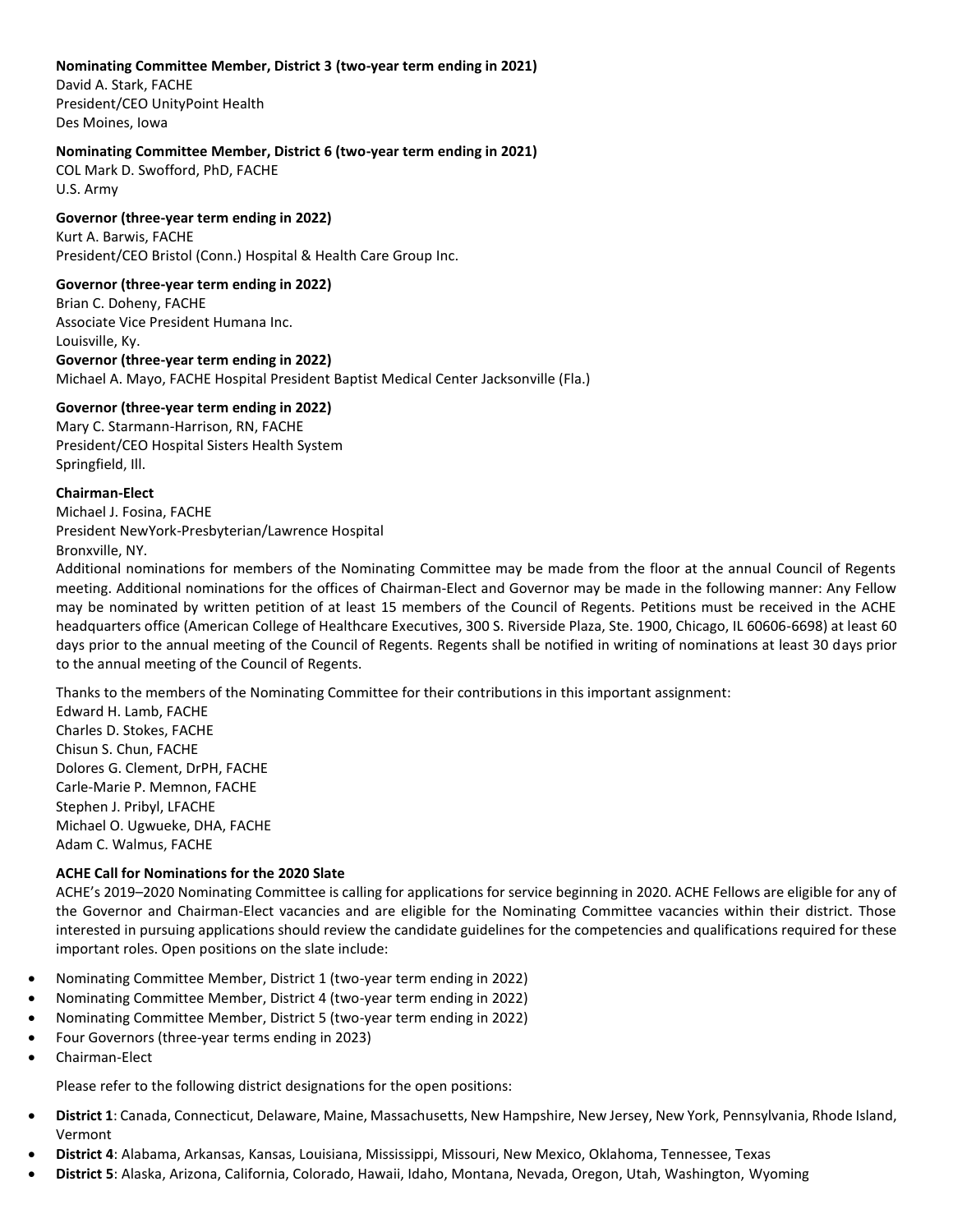Candidates for Chairman-Elect and Governor should submit an application to serve that includes a copy of their resume and up to 10 letters of support. For details, please review the Candidate Guidelines, including guidance from the Board of Governors to the Nominating Committee regarding the personal competencies of Chairman-Elect and Governor candidates and the composition of the Board of Governors.

Candidates for the Nominating Committee should submit only a letter of self-nomination and a copy of their resume.

Applications to serve and self-nominations must be submitted electronically to [jnolan@ache.org](mailto:jnolan@ache.org) and must be received by July 15. All correspondence should be addressed to Charles D. Stokes, FACHE, chairman, Nominating Committee, c/o Julie Nolan, American College of Healthcare Executives, 300 S. Riverside Plaza, Ste. 1900, Chicago, IL 60606-6698.

The first meeting of ACHE's 2019–2020 Nominating Committee will be held on March 5, during the 2019 Congress on Healthcare Leadership in Chicago. The committee will be in open session at 2:45 p.m. During the meeting, an orientation session will be conducted for potential candidates, giving them the opportunity to ask questions regarding the nominating process. Immediately following the orientation, an open forum will be provided for ACHE members to present and discuss their views of ACHE leadership needs.

Following the July 15 submission deadline, the committee will meet to determine which candidates for Chairman-Elect and Governor will be interviewed. All candidates will be notified in writing of the committee's decision by Sept. 30, and candidates for Chairman-Elect and Governor will be interviewed in person on Oct. 24.

To review the Candidate Guidelines, visit **[ache.org/CandidateGuidelines](http://www.ache.org/newclub/ElectedLeadersArea/REGSERV/candguid.cfm)**. If you have any questions, please contact Julie Nolan at (312) 424-9367 or [jnolan@ache.org.](mailto:jnolan@ache.org)

# **ARTICLES OF INTEREST | Q4**

# **Study Connects Work-Life Balance, Burnout and Safety Culture**

Healthcare is approaching a tipping point as burnout and dissatisfaction with work-life integration in healthcare workers continue to increase. Addressing work-life integration issues is crucial, as poor work-life integration has been linked to higher levels of burnout and patient safety risk, according to original research published in *BMJ Quality & Safety*.

Cross-sectional survey study was completed in 2016 and included more than 10,600 healthcare workers across 440 work settings within seven entities of a large academic healthcare system. Researchers created a work-life climate scale to assess the frequency of behaviors such as skipping meals, taking breaks and changing personal plans for work among healthcare professionals.

The study found that work-life climate was strongly associated with personal burnout and burnout climate, which describes how often professionals see signs of emotional exhaustion in their colleagues.

"Burnout has implications for patients, the individual healthcare worker and their families, and is linked to lower perceptions of safety culture, increased medical errors and lower quality care," according to the study. "Targeting [work-life integration] behaviors may provide tangible interventions at the work setting level that reduce burnout."

In addition to lower burnout, quartile analyses of the results revealed higher work-life climate scores were associated with better teamwork and patient safety norms, better leadership and increased readiness for quality improvement.

"Improving this climate should be a strategic priority for leaders interested in building capacity and resilience in their workforce," wrote the study authors. "Improving [work-life integration] is likely to improve healthcare worker's quality of life, organizational outcomes and, ultimately, quality of care for patients."

—Adapted from "[Work-life balance behaviours cluster in work settings and relate to burnout and safety culture: a cross-sectional](https://qualitysafety.bmj.com/content/early/2018/10/11/bmjqs-2018-007933)  [survey analysis](https://qualitysafety.bmj.com/content/early/2018/10/11/bmjqs-2018-007933)," by Stephanie P. Schwartz, Kathryn C. Adair, Jonathan Bae, et al., *BMJ Quality & Safety*, Oct. 11, 2018.

#### **Hospitals Prioritize Clinical Documentation Improvement**

Clinical documentation improvement was identified as a top priority by hospital technology, financial and physician leaders in a recent Black Book Market Research report.

"Because of increased patient engagement, the need for proper clinical documentation improvement driving quality outcome scores has never been more essential," says Doug Brown, managing partner of Black Book.